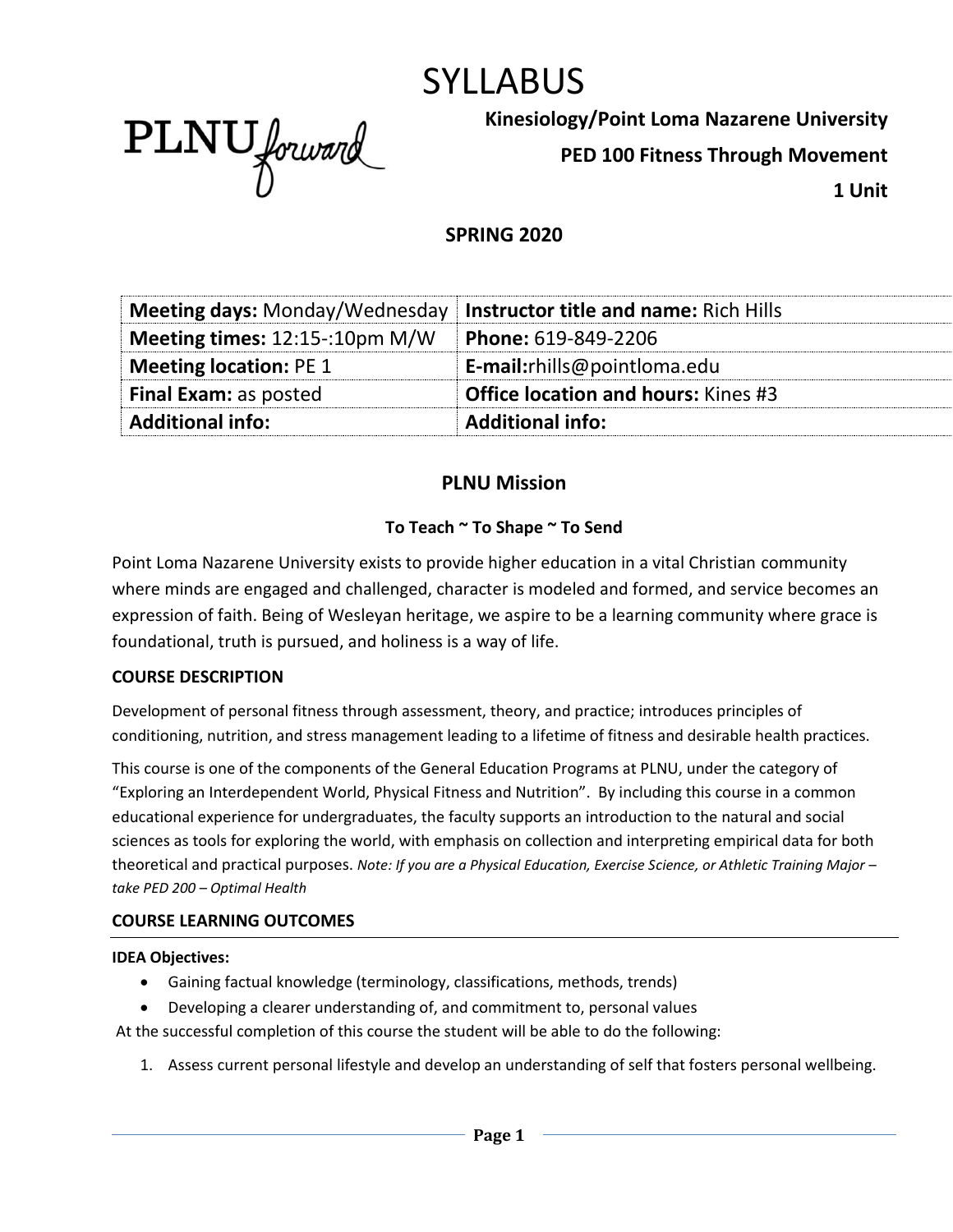- 2. Identify and explain how the health related components of physical fitness contribute to general health and wellness and apply to various exercise activities.
- 3. Identify potential risks as well as the benefits associated with exercise.
- 4. Demonstrate practical techniques for assessing one's own fitness status.
- 5. Participate in a variety of correctly performed individual and team activities designed to improve physical fitness levels.
- 6. Explain how nutrition relates to health and wellness, and describe components of healthy nutritional habits, access and analyze eating habits, and design and apply a personal nutritional program based on sound nutrition.
- 7. Students will meet or show progress toward basic fundamental skill level.

**Course Requirements:** PED 100 is a two unit lab class. This is an activity class, so you must be dressed down each day unless otherwise stated. The expectation for this class **is two hours per week in class** and **two hours per week outside of class**

# **COURSE CREDIT HOUR INFORMATION** © (Online and blended classes only. Fill in the blanks.)

In the interest of providing sufficient time to accomplish the stated Course Learning Outcomes, this class meets the PLNU credit hour policy for a \_\_unit class delivered over \_\_\_ weeks. Specific details about how the class meets the credit hour requirement can be provided upon request.

#### **REQUIRED TEXTS AND RECOMMENDED STUDY RESOURCES**

*Get Fit, Stay Fit* (5<sup>TH</sup> or 6<sup>th</sup> ed.) by William Prentice.

#### **ASSESSMENT AND GRADING**

- 1. Knowledge (200 pts.)
	- a. Weekly chapter quizzes online (eclass) (100 pts. 10 pts ea.)
	- b. Nutrition Analysis Paper (25 pts) (\*see website address below for instructions)
	- c. Fitness Assessment Paper (25 pts)
	- d. Activity Logs (25 pts 5 pts ea.)
	- e. Final Assessment (25 pts)
- 2. Attendance & Participation (200 pts.)
	- a. Attendance (150 pts. 5 pts a day) Roll is taken every day. After 3 absences your grade will go down. See "University Policy" website below.
	- b. Participation/Attitude & Effort (50 pts) Be here, be happy & hustle!

#### **Grading Scale:** 400 pts. Total

A 370-409 A- 360-369 B+ 350-359 B 330-349 B- 320-329 C+ 310-319 C 300-309 C- 280-299 … etc

#### **\*Nutrition Analysis Website:**

**<https://www.myfitnesspal.com/>You will need to register and follow prompts to assess your food intake.**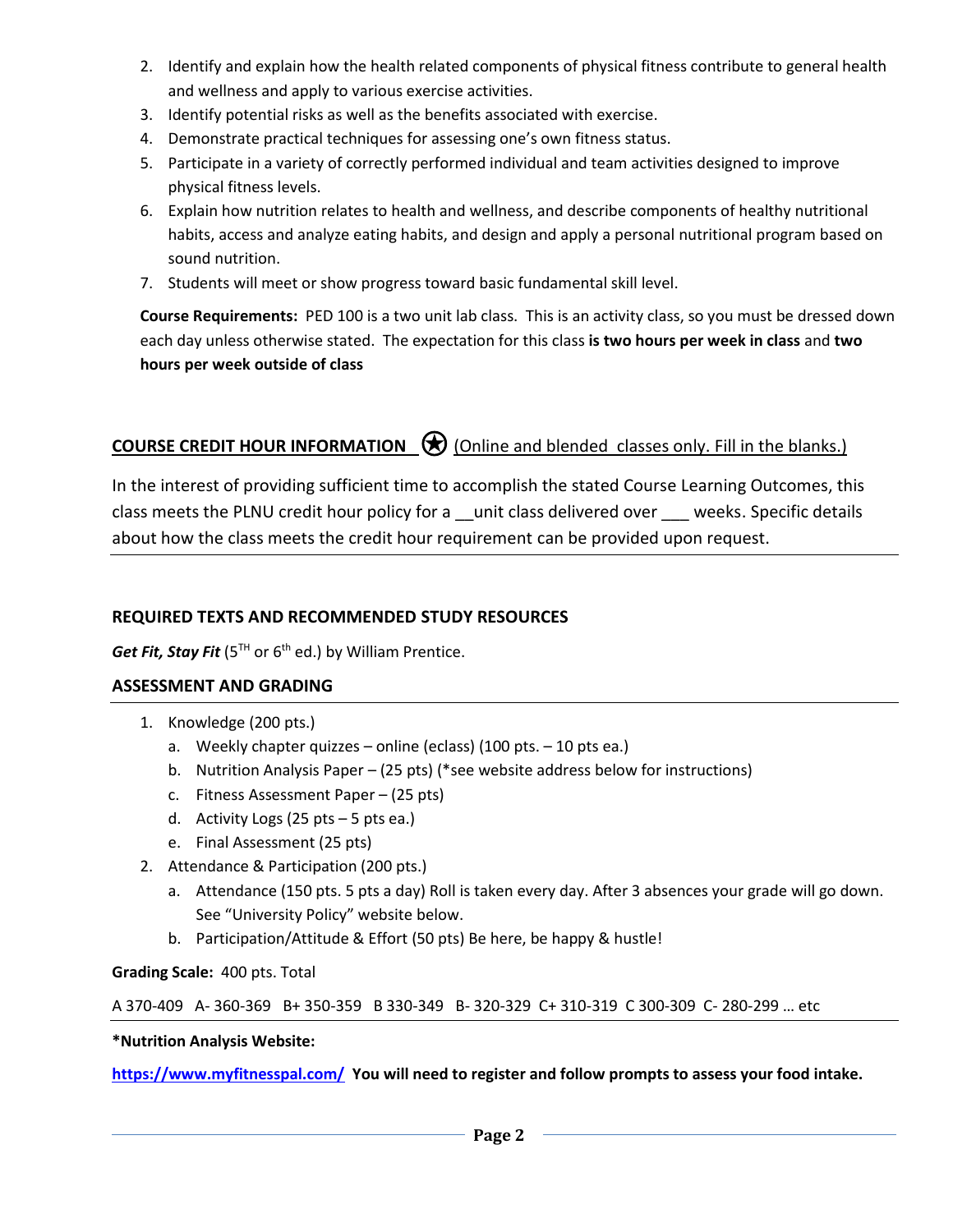## **INCOMPLETES AND LATE ASSIGNMENTS**

All assignments are to be submitted/turned in by the beginning of the class session when they are due—including assignments posted in Canvas. Incompletes will only be assigned in extremely unusual circumstances.

#### **FINAL EXAMINATION POLICY**

Successful completion of this class requires taking the final examination **on its scheduled day**. The final examination schedule is posted on the [Class Schedules](http://www.pointloma.edu/experience/academics/class-schedules) site. No requests for early examinations or alternative days will be approved.

#### **PLNU COPYRIGHT POLICY**

Point Loma Nazarene University, as a non-profit educational institution, is entitled by law to use materials protected by the US Copyright Act for classroom education. Any use of those materials outside the class may violate the law.

#### **PLNU ACADEMIC HONESTY POLICY**

Students should demonstrate academic honesty by doing original work and by giving appropriate credit to the ideas of others. Academic dishonesty is the act of presenting information, ideas, and/or concepts as one's own when in reality they are the results of another person's creativity and effort. A faculty member who believes a situation involving academic dishonesty has been detected may assign a failing grade for that assignment or examination, or, depending on the seriousness of the offense, for the course. Faculty should follow and students may appeal using the procedure in the university Catalog. See [Academic Policies](http://catalog.pointloma.edu/content.php?catoid=18&navoid=1278) for definitions of kinds of academic dishonesty and for further policy information.

# **PLNU ACADEMIC ACCOMMODATIONS POLICY**

If you have a diagnosed disability, please contact PLNU's Disability Resource Center (DRC) within the first two weeks of class to demonstrate need and to register for accommodation by phone at 619-849- 2486 or by e-mail at **DRC@pointloma.edu.** See [Disability Resource Center](http://www.pointloma.edu/experience/offices/administrative-offices/academic-advising-office/disability-resource-center) for additional information.

# **PLNU ATTENDANCE AND PARTICIPATION POLICY**

Regular and punctual attendance at all classes is considered essential to optimum academic achievement. If the student is absent from more than 10 percent of class meetings, the faculty member can file a written report which may result in de-enrollment. If the absences exceed 20 percent, the student may be de-enrolled without notice until the university drop date or, after that